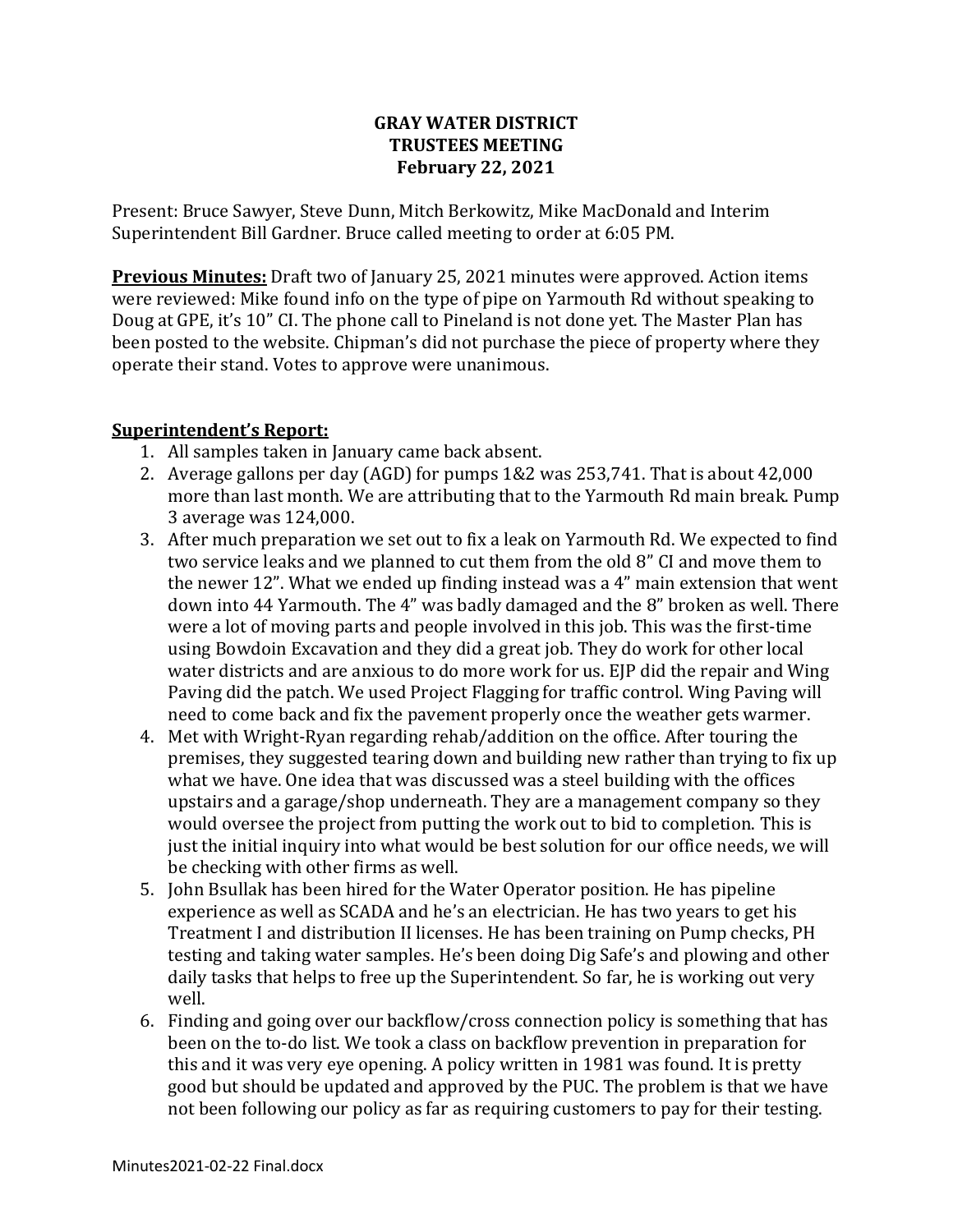Gray Water District has been picking up the bill. It says in our terms and conditions that they will be billed \$45 for the testing but this number is very outdated. We would like to get that fee updated so that it is more in line with the actual cost and write letters to the affected customers letting them know that they will be receiving bills for this service.

- 7. Jim Costello of Curtis Thaxter has been helping with main extension and easement agreements/contracts. Originally it was for the development by Paul Hollis on Shaker Rd. That project is not happening now but it will be good to have documents ready to go when we do need them.
- 8. We will not be working with Daphne at MRWA on a budget as she is too busy so Cathy Robinson will be coming down to help instead. We will be doing it through QuickBooks so another license will be necessary to facilitate that.
- 9. Scott Liberty has purchased the property that Paul Hollis was going to develop on Shaker Rd.
- 10. We continue to work on GIS and just had a meeting with Al Schaffer. We found a 1972 map that has a lot of good information about type and size of pipe throughout the system. We are now working to get that info into the GIS.

**Motion/Second** by Berkowitz/Edson to authorize Bill to continue working with John on the two-year training program, recommend an hourly cost for inspections and review the policy for the backflow/cross connection issues and to report recommendations regarding the work and testing of back flows to the Board at their March 15, 2021 meeting.

#### **Trustee Reports:**

Trustee Berkowitz reported that he spoke to the owner of Gray True Value while he was visiting the store. Rod had many questions regarding the Wellhead 1 zone that the business resides in and expressed that he, as well as his partner in the back, would like to go to the Town and ask that the zone be modified for more commercial opportunity. The science behind the Wellhead protection zones was discussed. Rod going to the Town about this is something that may happen in the near future.

# **OLD BUSINESS:**

## **Landfill Test Well Results:**

Still waiting to hear. **ACTION:** Bill to check in on this.

#### **MDOT Route 100 Work:**

Nothing new to report. Bill should keep in touch with Alec on this subject while there is a transition going on with the Town Manager position. Trustees and the Superintendent discussed again the need to replace the main in this area. A letter was written to the Town regarding funding capacity previously. Trustees discussed that maybe it's time to be more proactive so we don't miss out on available funds.

**ACTION:** Mitch is to write a letter to the Town Council Chair.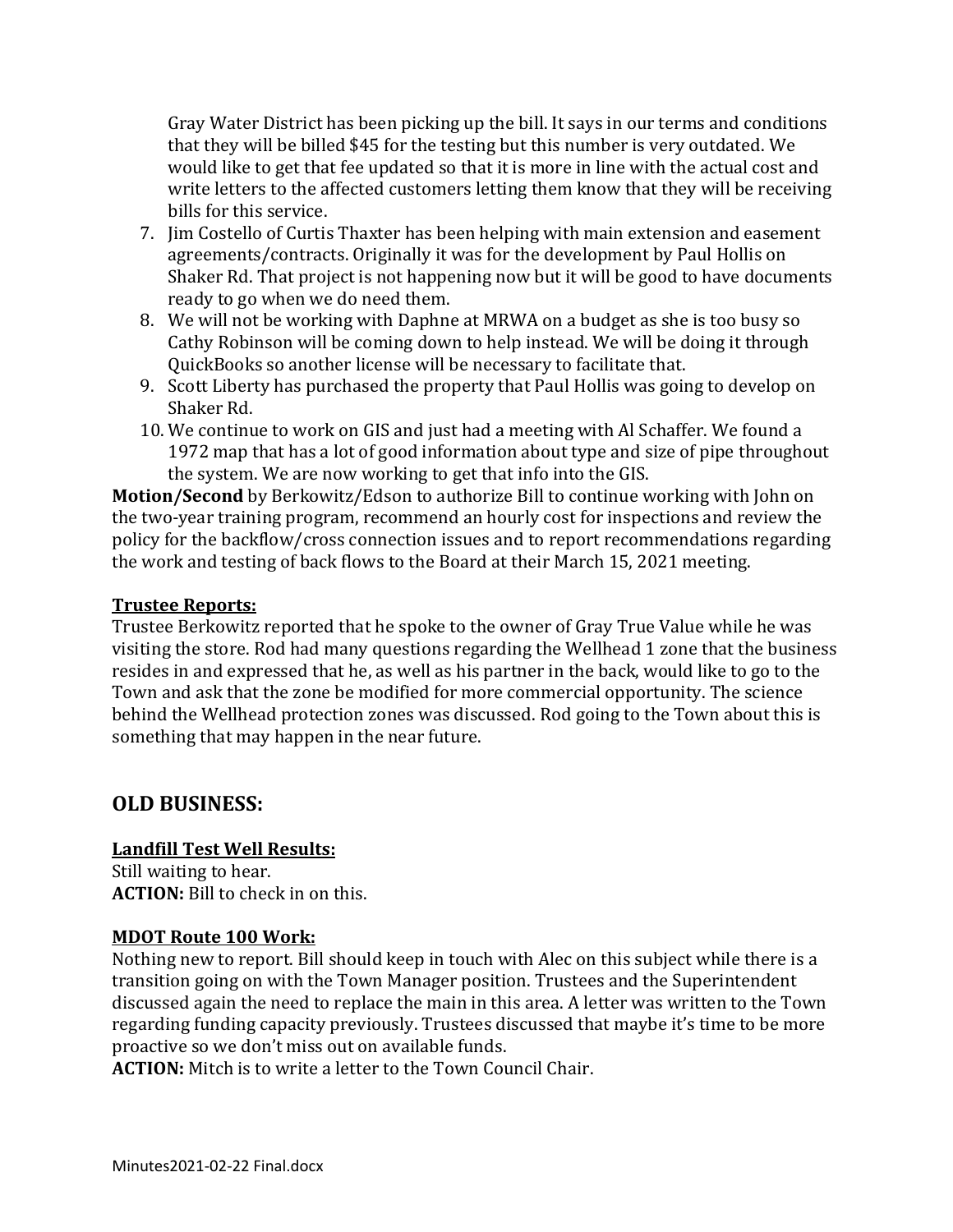**NOAA Request for Service:** No recent activity.

**ACTION:** None

#### **Dry Mills Standpipe:**

All work planned will be started in the Spring. Superintendent would also like to move the service that is hooked to that line to the standpipe and have it on the main instead. **ACTION:** None

#### **Bypass Solar Farm:**

Nothing new. **ACTION:** None

## **MDOT Highway Preservation Paving Project Rt 115 Gray**

Will be a shim and overlay project.

## **Stillwater Pines Subdivision (Woodcock Dr):**

There is a major excavation going on where the ball fields will be. The Excavated material is being exported to local pits. Trustees discussed who has oversight over sand pits. **ACTION:** Mitch to investigate laws pertaining to pit excavation.

# **Ambrosia Development (Shaker Rd):**

Discussed under Superintendents report.

# **NEW BUSINESS:**

## **Personnel:**

**Motion/Second** by MacDonald/ Berkowitz to go into executive session per MRSA 405 (A) at 7:26 pm. Vote to approve was unanimous.

**Motion/Second** by MacDonald/ Berkowitz to come out of executive session at 8:21 pm. Vote to approve was unanimous.

**Motion/Second** by Berkowitz/Dunn. To have the board take the following steps:

- 1. That the interim Superintendent title be changed to Superintendent as the initial 6 month probationary period has been completed, and that there is no secondary probationary period.
- 2. The Superintendent is given the authority and responsibility as described in the position description and has the full authority to move forward in addition to receiving the compensation that was promised at the completion of the 10-month probation period that was first established.
- 3. The Superintendent meet with the Office and Finance Supervisor based on the position description and working as a team understanding who reports to what positions.